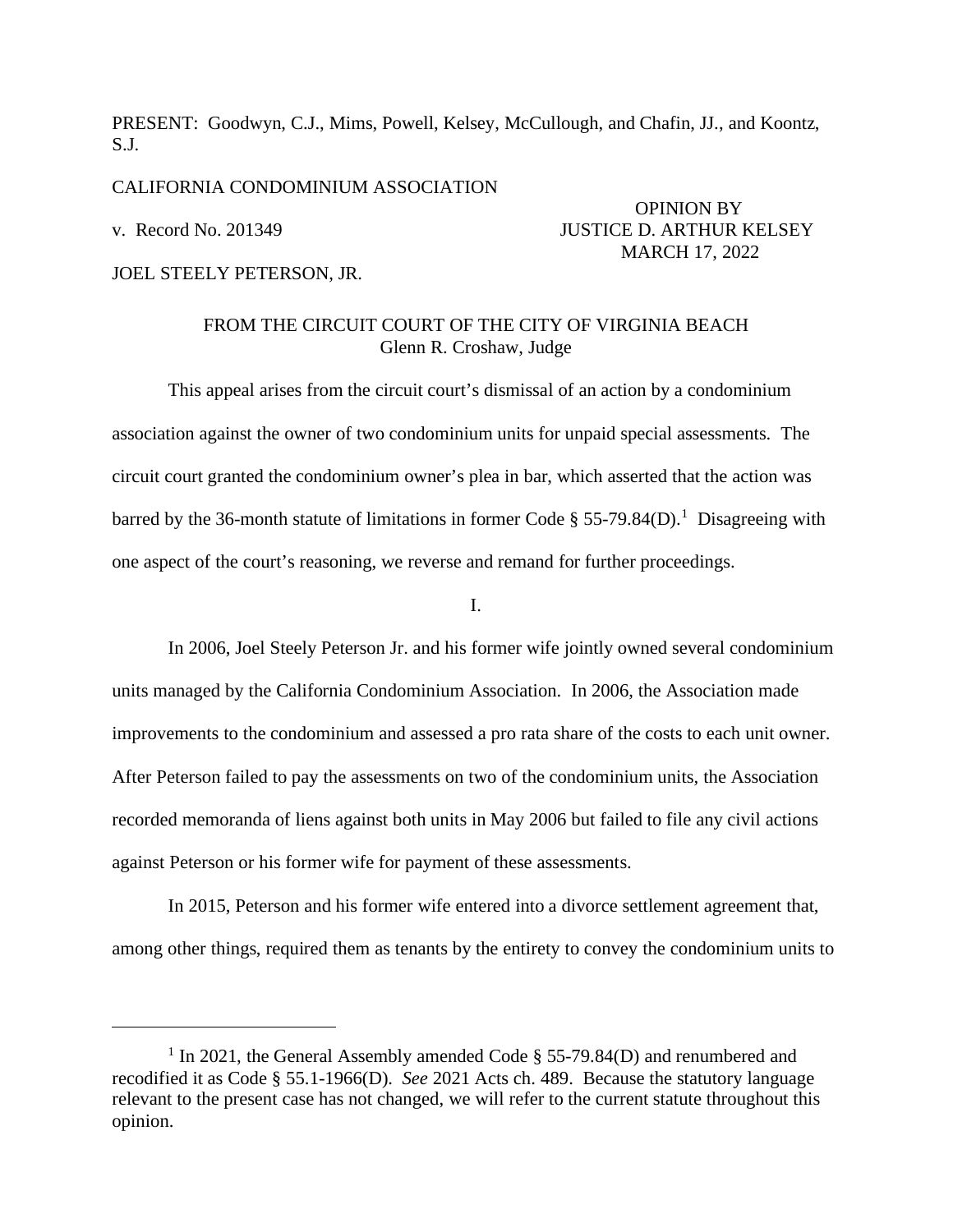Peterson individually and required Peterson to hold his former wife harmless "for any liability, costs, and expenses she may incur as a result of Husband's failure to pay the mortgage and all other expenses related to the property." 1 J.A. at 97; *see also id.* (referring to "judgments" obtained by the Association "regarding these properties"). After becoming aware of this ownership transfer, the Association filed suit in 2017 against Peterson seeking (i) a nonjudicial foreclosure on the liens recorded against the condominium units in 2006 and (ii) damages against Peterson for breaching the "Declaration Establishing a Plan for Condominium Ownership of Premises Known as California Condominium," *id.* at 37-67, which, according to the Association, included a provision requiring Peterson to pay the overdue assessments at the time of the 2016 conveyance.

In response, Peterson filed a plea in bar asserting that the Association's cause of action for unpaid condominium assessments accrued in 2006 and that, as a matter of law, the 2017 claim could not survive either of the two potential statutes of limitations, Code  $\S$  55.1-1966(D) (governing enforcement of condominium liens) or Code § 8.01-246 (governing breach of contract). In response, the Association argued that Code § 55.1-1966(D) applies only to liens, not in personam claims. The limitation periods in Code § 8.01-246, the Association asserted, did not bar its 2017 civil action for three reasons: (i) the 2015 divorce settlement agreement created a "new promise" under Code § 8.01-229(G) requiring Peterson to pay the overdue condominium assessments; (ii) the approbate-reprobate doctrine precluded Peterson from relying on any statute of limitation; and (iii) Peterson breached a provision of the Declaration requiring payment of all outstanding assessments upon conveyance of the condominium units.

At the start of the evidentiary hearing on the plea in bar, the Association nonsuited its nonjudicial foreclosure claim and went forward solely on its in personam claim against Peterson

2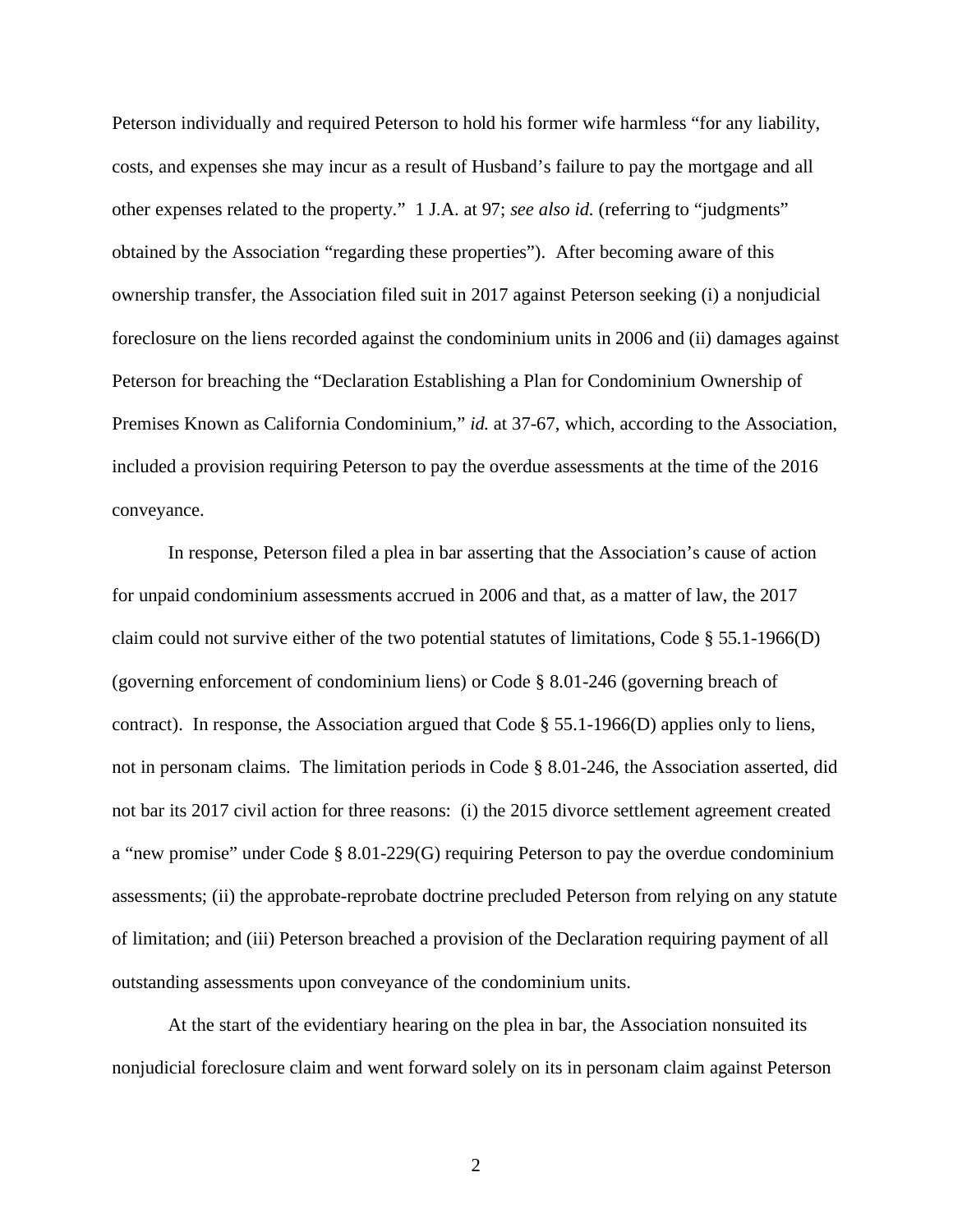alleging that he breached the Declaration.<sup>[2](#page-2-0)</sup> The Association's counsel presented the court with a binder of exhibits, which included the Declaration, documents related to the liens, court records, and various business records. Peterson's counsel did not object to the binder being used during witness examination but clarified that he reserved "all objections" to the exhibits if any of them were later offered into evidence. *Id.* at 418. "[T]o the extent that anything will be made an exhibit in evidence," Peterson's counsel clarified, "then we should take them up one by one." *Id.* The court agreed, stating that it would "simply lodge" the proposed book of exhibits and that "[t]here will be nothing admitted until we address the various documents as we go through this." *Id.* at 418-19.

At the hearing, the Association called three witnesses. Peterson called no witnesses. The witnesses provided mostly background information, much of which was unrelated to the legal issues raised by the plea in bar. Peterson's counsel made several continuing objections on this ground. "We're here on a plea in bar," counsel argued, "which is a matter of law." *Id.* at 447. There were multiple references by counsel and witnesses to various documents in the proposed exhibit binder, but no exhibits other than the memoranda of liens were offered and admitted into evidence at the hearing.

After the hearing, the court issued a letter opinion that was later incorporated by reference into the final order. Sustaining Peterson's plea in bar, the court rejected each of the Association's three arguments. Only one of those arguments, however, is now before us<sup>[3](#page-2-1)</sup> — the

<span id="page-2-0"></span> $2^2$  The court's final order in this case dismissed the action "for the reasons set forth in the Court's Letter Opinion of May 15, 2020." 2 J.A. at 847. The letter opinion stated that the lienenforcement count "was nonsuited" at the evidentiary hearing. *Id.* at 594.

<span id="page-2-1"></span><sup>&</sup>lt;sup>3</sup> The Association's petition for appeal included assignments of error challenging the circuit court's rejection of the Association's "new promise" argument and its reliance on the approbate-reprobate doctrine. *See* Pet. for Appeal at 12. Our writ of error refused to consider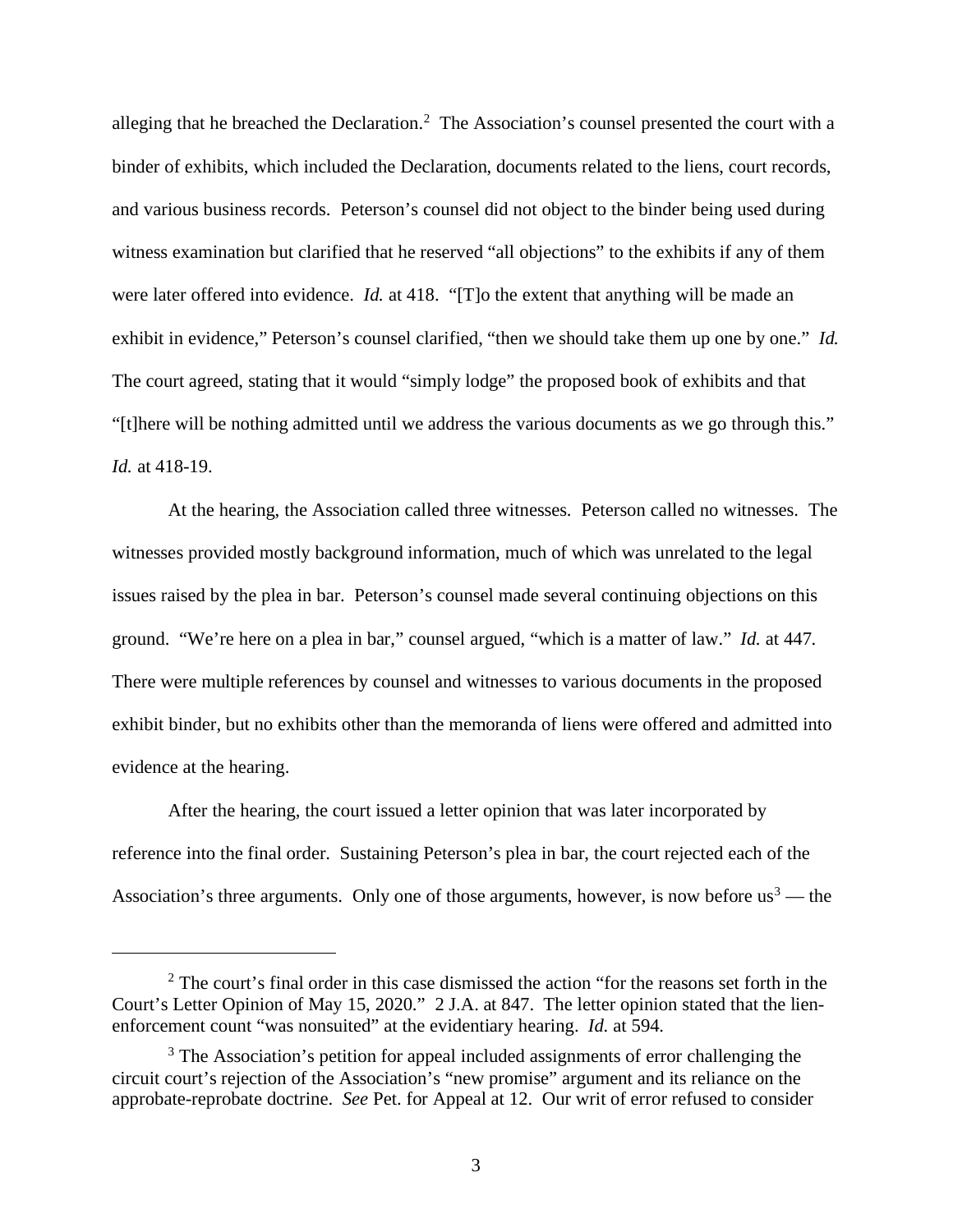Association's contention that its claim against Peterson personally did not seek to enforce a lien subject to the limitation period of Code § 55.1-1966(D) but rather asserted an independent cause of action for damages that was timely filed under Code § 8.01-246. That claim accrued in 2016, the Association argued, when Peterson breached the Declaration's pay-upon-conveyance provision, which stated:

> Upon the sale or conveyance of a unit, all unpaid assessments against a unit owner for his pro rata share in the expenses of administration and of maintenance and repairs of the common elements and in any other expenses lawfully agreed upon by the unit owners association shall first be paid out of the sale price or by the purchaser in preference over any other assessment or charges . . . .

1 J.A. at 52. Concluding that it could not address this argument, the circuit court held:

Finally, plaintiff makes various arguments regarding the bar of the statute of limitations that rely upon provisions of the Condominium Declaration for CCA. The Declaration as a whole was never admitted into evidence, nor were the provisions relied upon by plaintiff read into evidence by the parties, adopted by them in their testimony, or acknowledged as correct by them. Therefore, the court has no basis for considering [sic]

2 *id.* at 601. The last sentence ended without any punctuation or phrasal complement to the

gerund "considering." Earlier statements in the letter opinion, however, confirm that the court

"solely considered those provisions of the documents read into the evidence by the witnesses or,

if read by counsel, agreed to by the witnesses as accurate." *Id.* at 596.

II.

On appeal, the Association argues that the circuit court erred in holding that the

Association's failure to introduce the Declaration into evidence at the ore tenus hearing

precluded the court from deciding whether to grant or deny the plea in bar on this issue. We

these assignments of error. Under the law-of-the-case doctrine, these issues cannot be relitigated on remand. *See City of Charlottesville v. Sclafani*, 300 Va. 212, 218 (2021).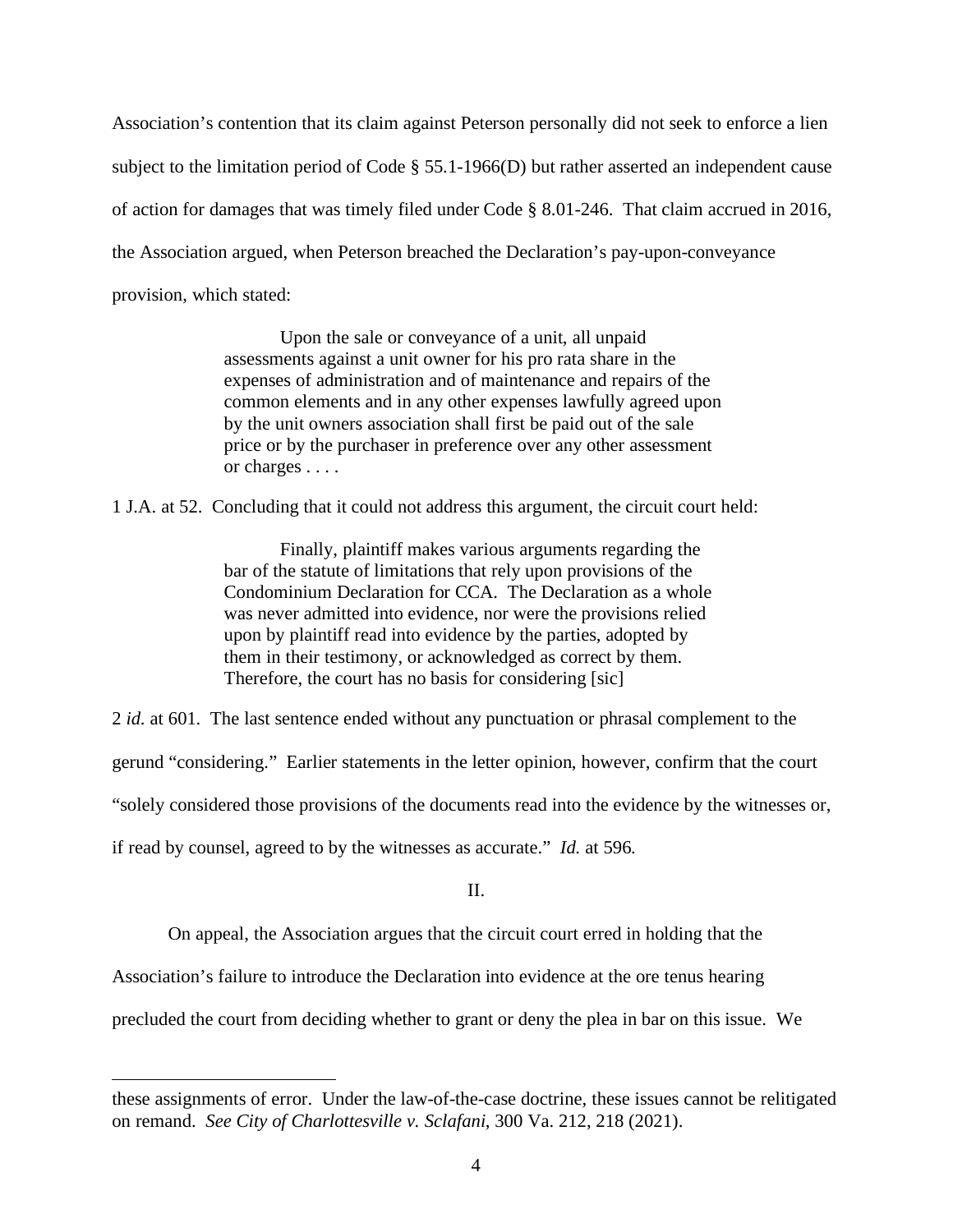agree in part with the Association, reverse the court's holding that the Declaration could not be considered, and remand the case to the court for further proceedings.

A.

A plea in bar serves a unique function in our adversarial system. In one sense, it is wholly unlike a demurrer, which merely "'tests the legal sufficiency of' the allegations in a complaint." *Our Lady of Peace, Inc. v. Morgan*, 297 Va. 832, 847 n.4 (2019) (quoting *Crosby v. ALG Tr., LLC*, 296 Va. 561, 567 (2018)). "Under modern practice, a plea in bar does not point out the legal insufficiency of allegations but rather demonstrates their irrelevance because of some other dispositive point — usually some affirmative defense such as the 'statute of limitations, res judicata, collateral estoppel by judgment, accord and satisfaction, or statute of frauds."  $Id<sup>4</sup>$  $Id<sup>4</sup>$  $Id<sup>4</sup>$ 

But in another sense, a plea in bar is partly like a demurrer. A plea in bar can raise an affirmative defense targeting solely the allegations of the complaint (assumed arguendo to be true), thus obviating any need for an evidentiary hearing. *See, e.g.*, *Massenburg v. City of Petersburg*, 298 Va. 212, 215-18 (2019); *Lostrangio v. Laingford*, 261 Va. 495, 497 (2001); *Tomlin v. McKenzie*, 251 Va. 478, 480-82 (1996); Kent Sinclair & Leigh B. Middleditch, Jr., Virginia Civil Procedure § 9.8, at 737-38 (7th ed. 2020).

As the present case illustrates, separating law from fact in the plea-in-bar context is no easy task. Some plea-in-bar arguments turn heavily on facts, such as pleas asserting that an accord-and-satisfaction occurred after the filing of a contract claim. *See, e.g.*, *Helton v. Phillip A. Glick Plumbing, Inc.*, 277 Va. 352, 354-58 (2009). Other plea-in-bar arguments turn

<span id="page-4-0"></span><sup>&</sup>lt;sup>4</sup> For this reason, the party asserting a plea in bar bears the burden of production and persuasion. *See Forest Lakes Cmty. Ass'n v. United Land Corp. of Am.*, 293 Va. 113, 120 (2017).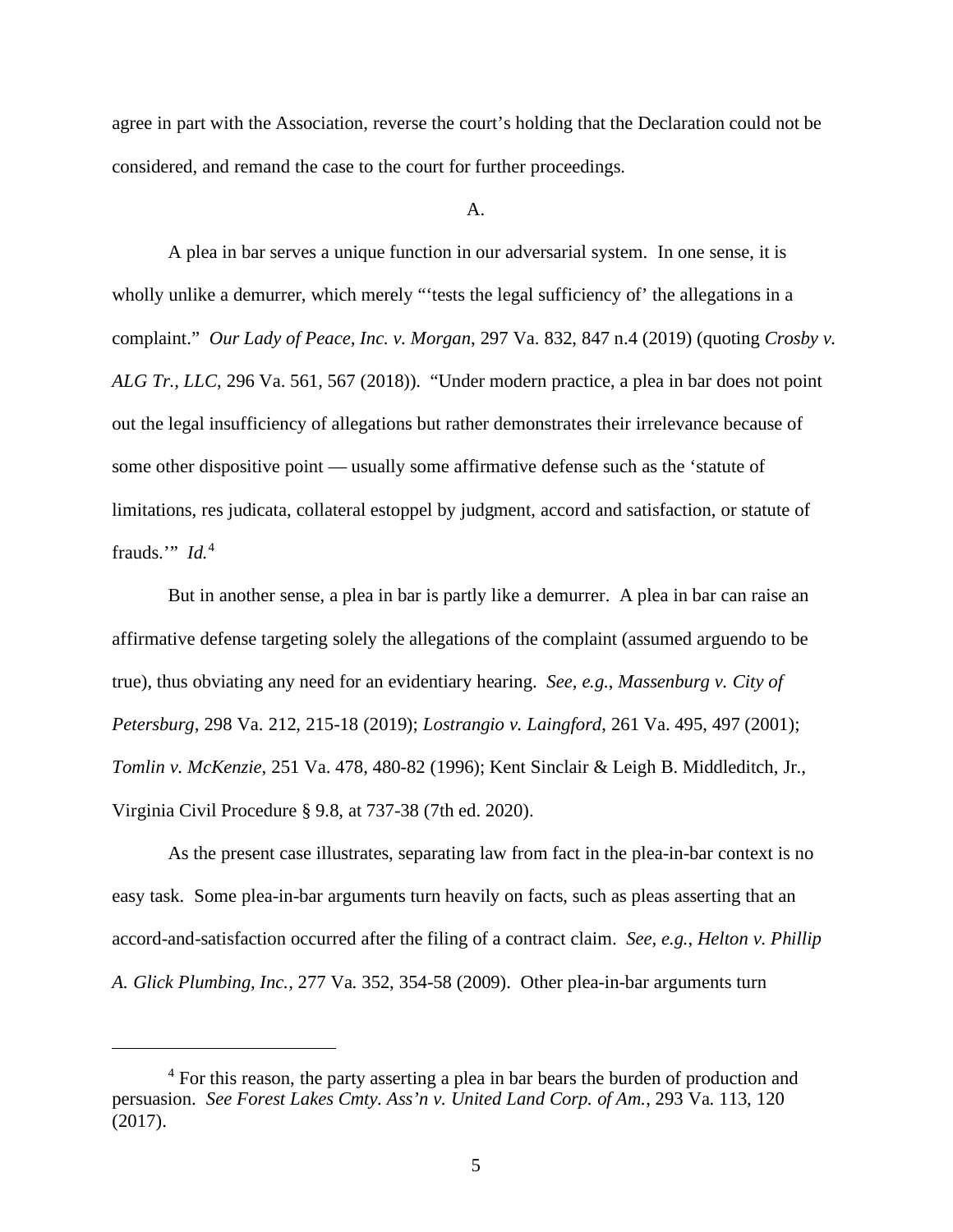primarily on law, such as a plea asserting the protections of sovereign immunity based solely on the allegations of the complaint. *See, e.g.*, *Massenburg*, 298 Va. at 215-17. And yet other pleain-bar arguments can involve an admixture of disputed facts and law. *See, e.g.*, *Potter v. BFK, Inc.*, 300 Va. 177, 182-87 (2021); *Cole v. Norfolk S. Ry.*, 294 Va. 92, 104-06 (2017).

In this case, Peterson filed a plea in bar but did not request an evidentiary hearing and did not call any witnesses at the hearing requested by the Association. From Peterson's perspective, it did not matter which statute of limitations governed. None would permit the assertion of a 2006 cause of action in 2017, and no independent cause of action accrued as a matter of law after 2006. In his brief in support of the plea, Peterson stated his position clearly: "For purposes of this Plea In Bar Defendant assumes but does not admit the truth of the factual allegations set forth in the Amended Complaint." 1 J.A. at 142. He repeated this view during the evidentiary hearing. *See id.* at 424-40, 447, 506-09.

Tacking against the wind, the Association offered testimony in hopes of bolstering its argument that Peterson made a new promise in his divorce settlement agreement to pay the overdue assessments. Citing testimony from one of the witnesses, however, the circuit court considered this testimony and rejected the Association's argument on this issue. *See* 2 *id.* at 597- 99. The Association also relied on testimony to support its argument that the approbatereprobate doctrine precluded Peterson from raising a statute-of-limitations defense. Again, relying on testimony from the hearing, the circuit court rejected this argument. *Id.* at 599-601.

On the specific issue before us — whether the Declaration created an independent cause of action (thus triggering a new statute-of-limitations period) to pay overdue assessments when the condominium units were conveyed in 2016 — the Association offered no witness testimony. Nor did the Association seek to introduce into evidence any of the documents (except the lien memoranda) in the exhibit binder at the evidentiary hearing. The circuit court thought this

6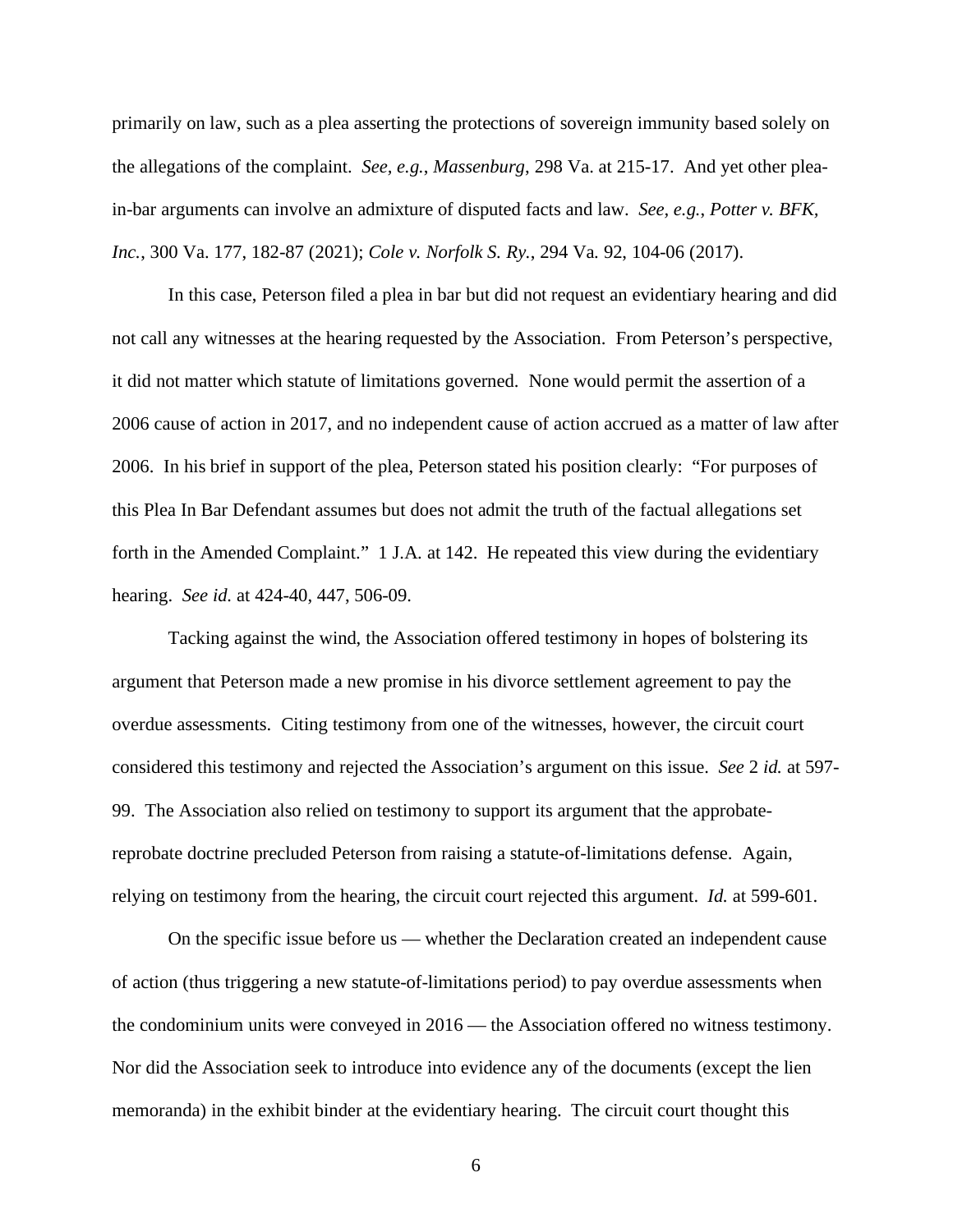evidentiary failure doomed the Association's argument.<sup>[5](#page-6-0)</sup> But this conclusion assumed that it was necessary for the Association to produce witnesses or to secure the admission of exhibits in order to place this particular plea-in-bar issue before the circuit court. To test this assumption, we must examine the context in which this particular issue arose.

Under Rule 1:4(i), a pleader's "mention in a pleading of an accompanying exhibit, of itself and without more, makes such exhibit a part of the pleading." *See generally* W. Hamilton Bryson, Virginia Civil Procedure § 6.02[4][c], at 6-30 (5th ed. 2017). The Declaration was "Exhibit 1" to the Association's amended complaint and was specifically referred to by the allegations of the complaint. *See* 1 J.A. at 37-67. The same is true of the 2016 conveyance deed as well as the settlement statement at closing. *Id.* at 130-34, 126-29. These documents were before the circuit court because Peterson stipulated that his plea in bar assumed arguendo the "factual allegations" in the amended complaint*. Id*. at 142. His argument was not that the Declaration was inauthentic, forged, or inaccurate — but rather that it was legally irrelevant because the cause of action referred to in the conveyance provision of the Declaration accrued years earlier in 2006.

On appeal, Peterson changes course and argues that once the evidentiary hearing started the circuit court could not address any of the Association's challenges to the plea in bar that did not involve factual issues raised during the witness testimony or in the exhibits that were not admitted into evidence. The circuit court implicitly agreed with this view. We do not. There is

<span id="page-6-0"></span><sup>&</sup>lt;sup>5</sup> It is a convenient practice to use such binders, but a circuit court has no obligation to sua sponte treat exhibits within a lodged binder as admitted evidence. It does not matter that the documents are admissible under Rule 2:803 or that the opposing party conceded in response to requests for admission that the documents were relevant, genuine, and authentic, *see* Rule 4:11. The admissibility of an exhibit is a legal abstraction. The admission of an exhibit is a legal act that only a court can perform.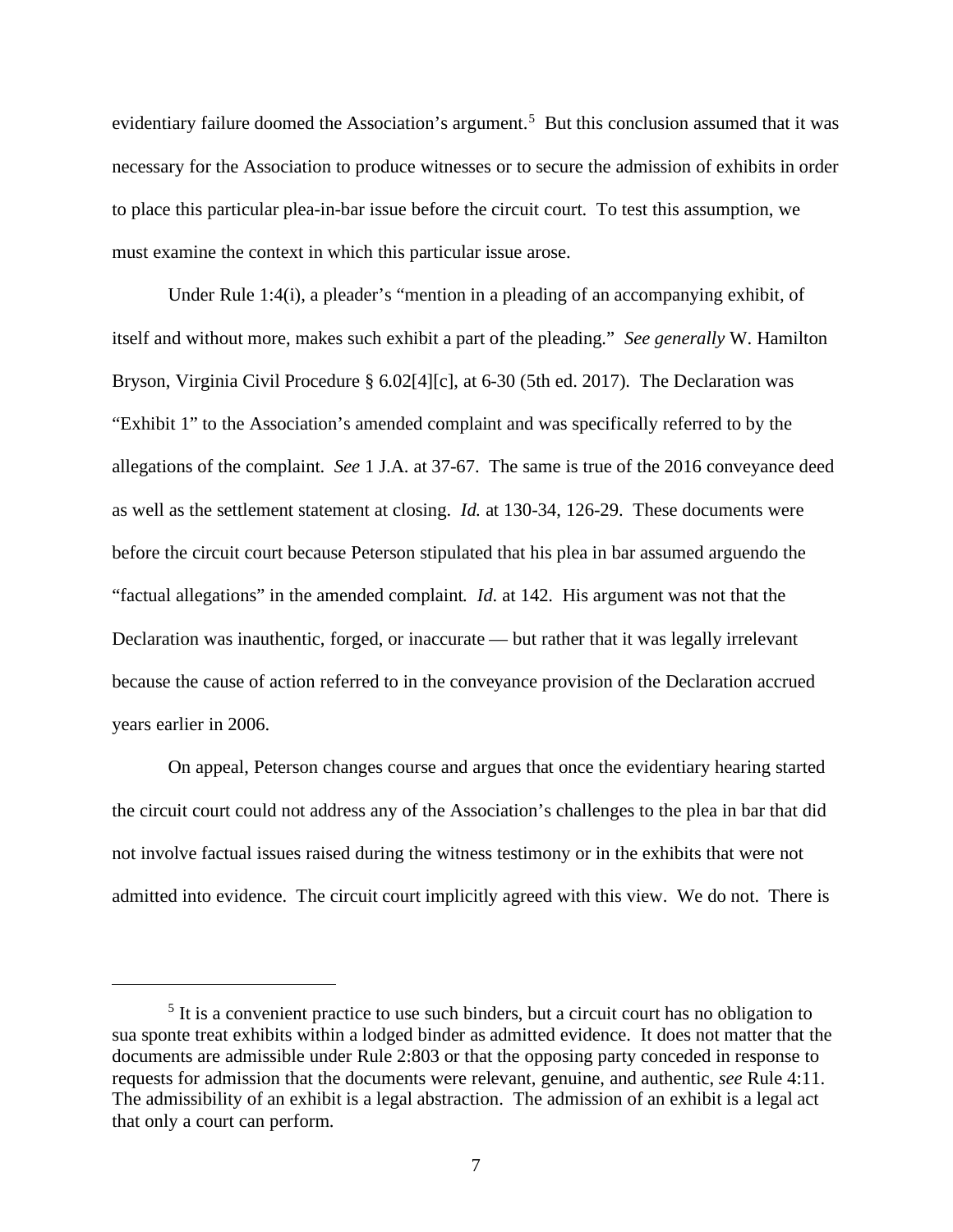no need to offer evidence at an evidentiary hearing on issues that involve disputes of law concerning undisputed facts alleged in a complaint.

A typical trial, after all, is not an all-or-nothing exercise: all fact and no law or all law and no fact. It can be either or both depending on the nature of the dispute. The same is true of a pretrial evidentiary hearing on a plea in bar. Simply holding an evidentiary hearing does not convert all of the arguments for and against the plea in bar into factual disputes. An argument asserting a purely legal bar to the pleaded facts, assumed arguendo to be true, can be and should be decided in that manner — so, too, should a purely legal rejoinder to an argument offered in support of a plea in bar. The circuit court, therefore, erred in refusing to consider the Association's argument concerning the conveyance provision of the Declaration because it was not admitted into evidence at the ore tenus hearing.

## B.

We now turn to the question that the circuit court did not answer — whether Peterson's alleged breach of the conveyance provision of the Declaration vested the Association with an independent cause of action with a new accrual date for statute-of-limitation purposes. As a general rule, we serve as "a court of review, not of first view," *Bailey v. Loudoun Cnty. Sheriff's Office*, 288 Va. 159, 181 (2014) (quoting *Cutter v. Wilkinson*, 544 U.S. 709, 718 n.7 (2005)).[6](#page-7-0) Though we have the appellate discretion to decide legal issues for the first time on appeal, we decline to do so in this case. Because this matter would benefit from further development on remand, we will return the case to the circuit court with instructions to consider the exhibits to the Association's amended complaint and to rule on the Association's argument that the conveyance provision of the Declaration created an independent right of action accruing on the

<span id="page-7-0"></span><sup>6</sup> *See also Hunter v. Hunter*, 298 Va. 414, 436 (2020); *CVAS 2, LLC v. City of Fredericksburg*, 289 Va. 100, 120 (2015).